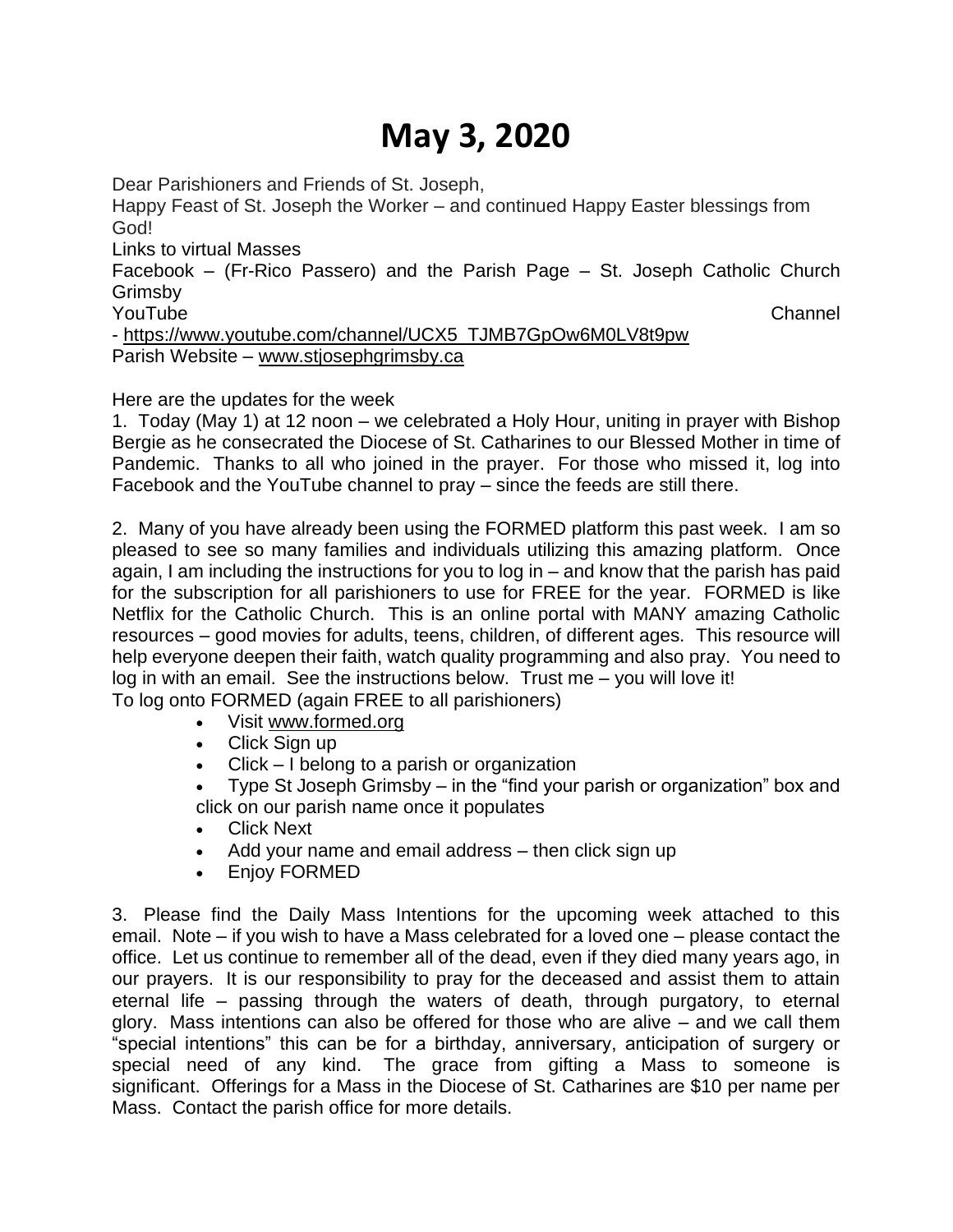4. I once encourage parish groups – especially leaders, to look to use electronic measures to reach out to one another – email, Facetime, Skype, Zoom, Microsoft Teams, and many other platforms are a great way of staying connected to one another. Please continue to pray for and care for one another. I continue to make several calls myself and encourage all parishioners to reach out to one another – we all share the responsibility to look after each other. There are many groups using these platforms – let's stay connected!

5. Thank you again for remembering the parish in regard to finances. **Please continue to use the parish e-transfer email – [myparishgift@gmail.com](mailto:myparishgift@gmail.com)** (remembering there is to be no security question or password) **If you use the e-transfer option – please add your envelope number in the message line**. You can also continue to drop off your parish envelopes in the mailbox just outside the parish doors. I check and empty it several times a day. God bless you for your generosity.

6. Sunday is Good Shepherd Sunday – we pray in a special way for Vocations. As the Director of Vocations for the Diocese of St. Catharines – the Holy Hour on Sunday will be especially dedicated to praying for vocations to the priesthood, religious life and the diaconate – especially here in the Diocese of St. Catharines. I invite ALL parishioners to join me in prayer on Sunday May 3 @ 3pm.

7. Let us keep in our prayers the 6 victims of the helicopter crash that were serving our great country in the armed forces. We will be praying for them this weekend at Mass in a particular way.

8. Please find attached to this email a letter of thanks from the Grimsby Benevolent Fund in thanksgiving to the St. Vincent de Paul Society and volunteers who together with our partnership with Blessed Trinity Catholic Secondary school, and myself hosted the Community dinner in March. Thanks also to all parishioners who continue to drop off food and clothing donations here to the Church in the GBF bin. They came to pick up again this week and thank all parishioners for their generosity.

9. The St. Joseph Schedule for the week ahead (remember times given are for the Live Stream on Facebook, uploaded later to YouTube). Everything given here is ONLINE only – please stay home

## **Saturday May 2**

Mass - 9:00am

Holy Hour 9:30am

**Sunday May 3** – Good Shepherd Sunday / 4<sup>th</sup> Sunday of Easter

Mass – 10:30am

Holy Hour – 3:00pm – especially focused on Vocations to the Priesthood, Religious Life Diaconate